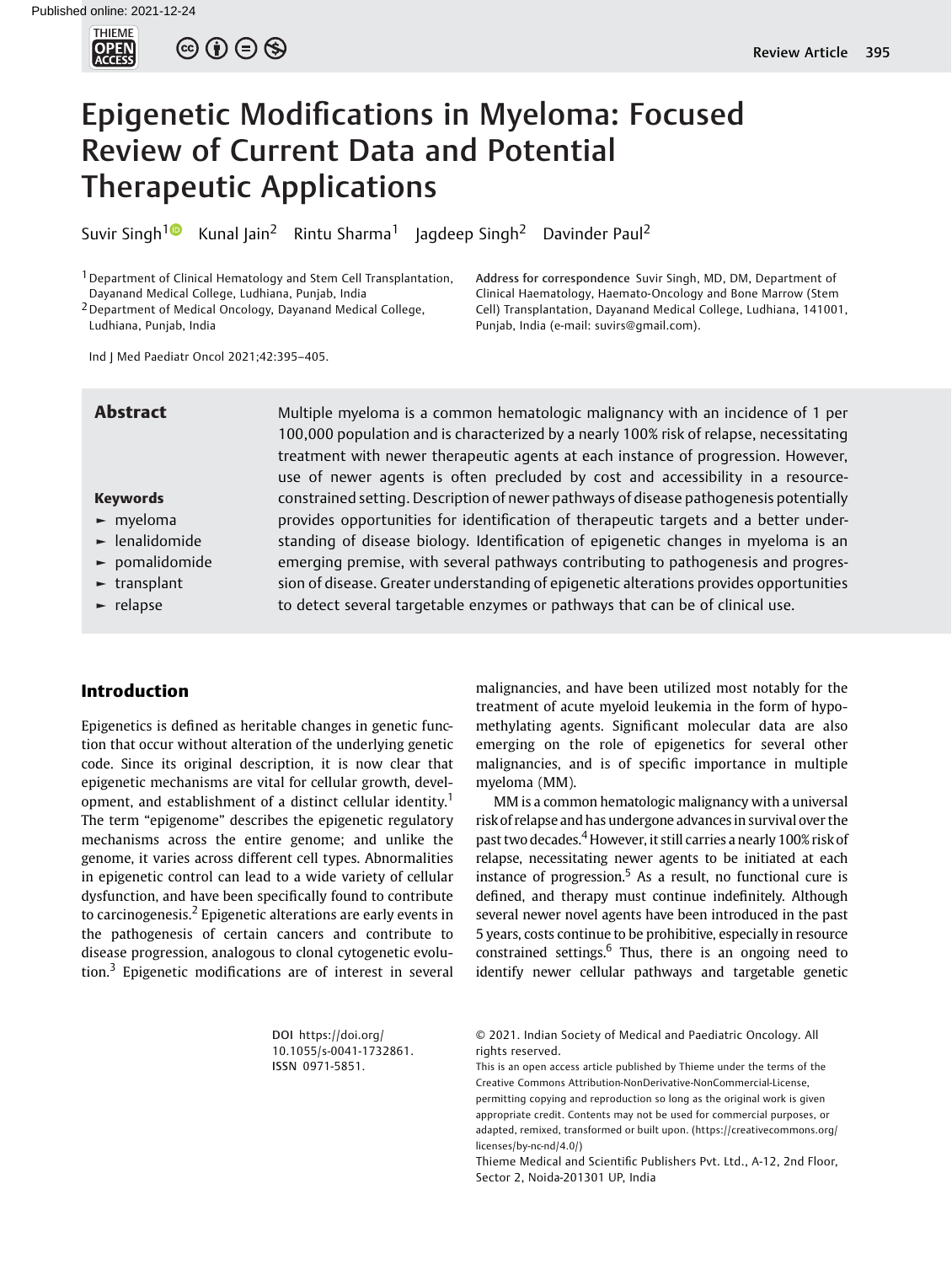lesions to ensure the availability of treatment options at each relapse.

Epigenetic mechanisms have recently emerged as critical mediators of disease pathogenesis and progression in myeloma. Several mechanisms are linked to drug responsiveness and known to modify survival. As seen in the case of acute myeloid leukemia (AML), several components of epigenetic mechanisms are eminently targetable and will likely offer an opportunity for a new approach to drug development. An added impetus for studying epigenetic pathways would be definition of differences in disease biology based on geographic variation. For instance, significant differences in age of incidence of myeloma have been noted in Indian patients compared with Western data, with higher likelihood of end organ damage at diagnosis.<sup>7</sup>

We provide a succinct snapshot of the current role of epigenetic mechanisms in disease pathogenesis in MM, and highlight potential therapeutic applications. We also provide a snapshot of potential drug targets and current ongoing trials targeting epigenetic pathways in MM.

# Summary of Basic Mechanisms of Epigenetic Control

Epigenetic control is facilitated by several biochemical processes, of which the best understood mechanisms are (a) DNA methylation, (b) histone modification, and (c) micro-RNA (miRNA) expression. These three processes are most widely described and are targets of several investigational approaches to treatment.

### DNA Methylation

DNA methylation consists of addition of a methyl group to the 5′ carbon of cytosine on DNA. The cytosine bases that are involved in methylation are usually located in regulatory (enhancer or repressor) sequences, and can recruit other proteins to functionally silence downstream genes.<sup>8</sup> DNA methylation of promotor genes, therefore, leads to silencing of the downstream genes regulated with the same. DNA methylation is performed by enzymes called DNA methyl transferases (DNMT) and typically occurs at sites of CpG (cytosine-phosphate-guanine) dinucleotides, which are concentrated in sites known as CpG islands, mostly at 5′ ends of DNA. $8$  There are ~28 million CpGs in the human genome, and ~60% to 80% are methylated.

#### Histone Modification

Intracellular DNA is tightly wound around proteins called histones, which are octamers consisting of eight subunits. This process is best summarized by its original definition given in the 1960s, "dynamic and reversible mechanism for activation as well as repression of RNA synthesis."<sup>9</sup> It is known that modification of histone proteins by biochemical changes enables regulation of DNA expression by increasing or decreasing chromatin accessibility. The first mechanism to be elucidated was histone acetylation and deacetylation, following which several other mechanisms have been described over the last decade.<sup>10</sup> As genetic regulation needs to be reversible and dynamic, most of the processes are reversible and involve reciprocal "effector" and "eraser" enzymes. These include acetylation, methylation, and phosphorylation, and the use of so-called "erasers," or enzymes with reciprocal activity to the ones above. ►Fig. 1 summarizes the basic process of histone modification.

### Noncoding RNA Expression

Noncoding (ncRNAs) are RNAs that are not coded into proteins. They are classified by their size into small and large



Fig. 1 Histone modifications in DNA. Histone proteins (dotted blue) are tightly wound to DNA (green), preventing access of transcriptional machinery. Reversible binding of covalent modifiers can occur either on the histone protein core or on one of the histone tails (red). Binding or a modifier, for example, an acetyl group (blue), leads to a conformational change, opening the chromatin structure and enabling access to transcriptional machinery.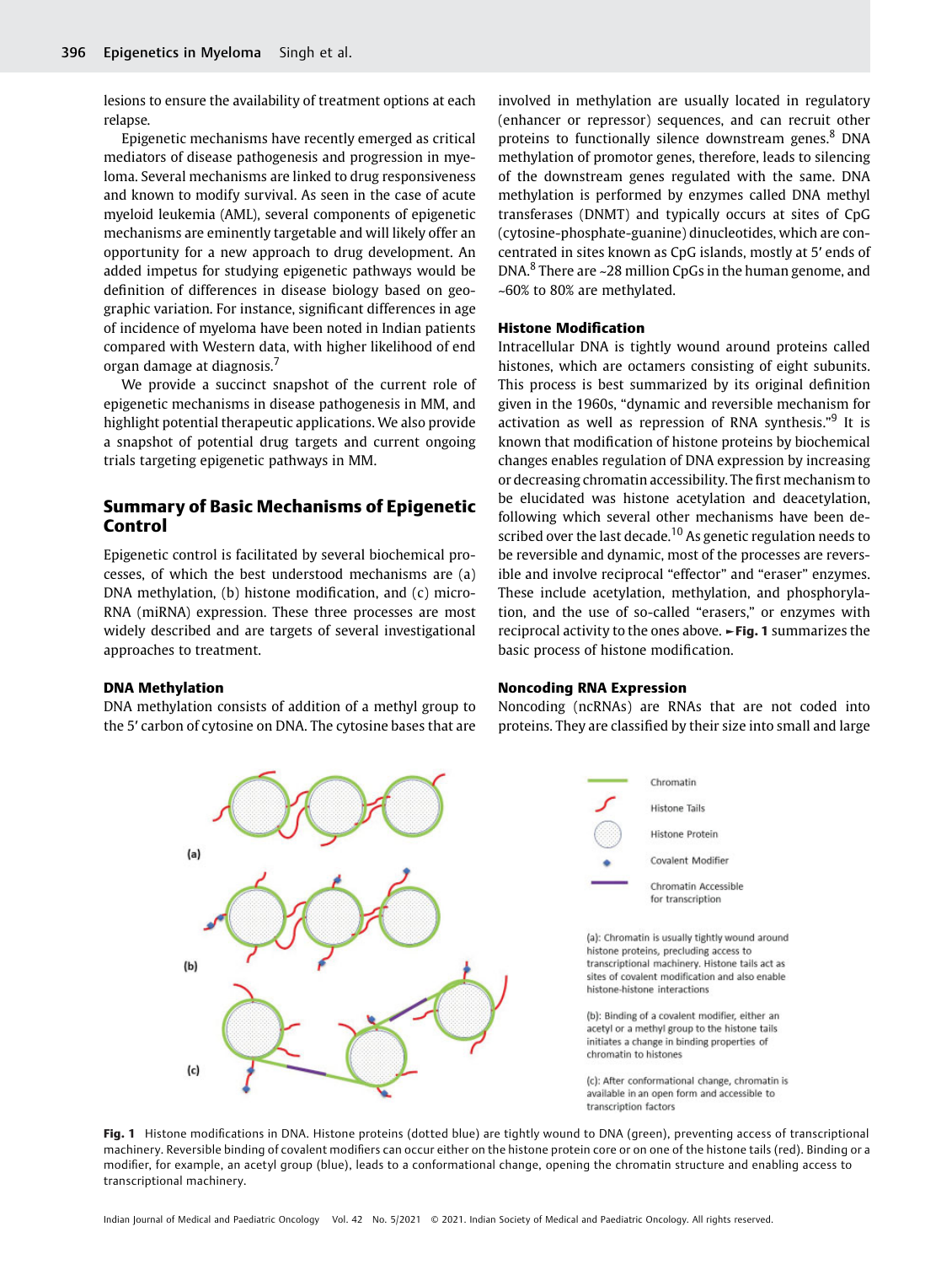

Fig. 2 Summary of micro-RNA (miRNA)-mediated control of genetic expression. Starting from lower left, RNA polymerase II encodes primary miRNA (pri-miRNA) that is converted to pre-miRNA and exported out of the nucleus by Exportin. After cleavage by the Dicer (helicase with RNase motif) complex, the miRNA forms an RNAinduced silencing complex (RISC) that binds to complementary miRNA, silencing its expression. This repressor function of miRNA against has demonstrated antimyeloma activity in vitro.

ncRNAs. The small ncRNAs include miRNA, piwi interacting RNA, transfer RNA, and small nucleolar RNA.<sup>11</sup> They are involved in regulation of DNA expression by several mechanisms, out of which epigenetic alteration is one of them. ►Fig. 2 summarizes mechanisms of miRNA control with potential therapeutic interest.

# Genetic Changes in Myeloma

Plasma cell (PC) clones in MM acquire several genetic abnormalities while progressing from the stage of monoclonal gammopathy of undetermined significance (MGUS) to symptomatic disease. Broadly, these are categorized as primary and secondary cytogenetic abnormalities. Primary cytogenetic abnormalities arise at the stage of MGUS and have a significant impact on disease phenotype, organ damage, and rate of progression. These are mutually exclusive, with each clone having only one primary cytogenetic anomaly.<sup>12</sup> Common primary genetic changes include hyperdiploidy and immunoglobulin heavy chain promotor (IgH) translocations. Hyperploidy of at least one odd numbered chromosome is noted in a majority of patients with myeloma, commonly presenting as trisomy.<sup>13</sup> IgH translocations are usually a result of errors in DNA modification as a part of physiological processes of V(D)J recombination and class switching. These translocations commonly place an oncogene under control of the highly active IgH locus.<sup>14</sup> Both these changes can be observed in PCs at all stages of disease, indicating the fundamental nature of these changes.

Recent advances in next-generation sequencing (NGS) have also identified several patterns of single gene mutations in patients with newly diagnosed myeloma. Mutations in BRAF, TP53, KRAS, NRAS, and DIS3 are some of the commonest recurrently mutated genes. Single gene mutations have already been used to classify patients into groups with distinct phenotypes and open up avenues for individualized medicine.<sup>15</sup>

On the other hand, secondary cytogenetic abnormalities arise at the time of disease progression and clonal evolution, with each cell possibly having multiple secondary abnormalities. In routine practice, either of these can be detected in ~50% of patients by conventional karyotyping and 40 to 50% by fluorescence in situ hybridization.<sup>16</sup> Commonly described secondary cytogenetic abnormalities include del(17p), gain (1q), and myc translocations.

# Summary of Epigenetic Changes in Myeloma

All three epigenetic processes, namely DNAmethylation, histone modification, and miRNA processing, are active in MM. The following text is a summary of each of these processes.

#### DNA Methylation

#### DNA Methylation in Myeloma Is Heterogeneous

The potential role for DNA methylation in MM was elucidated in 2004, when it was shown that methylation of promoter regions of tumor suppressor genes (leading to inactivation) was increased in patients with MM. $<sup>17</sup>$  Subsequently, it has</sup> been observed that the pattern of genome methylation in myeloma is not uniform, and consists of specific hypo- and hypermethylated regions. Several in vitro studies have highlighted differential effects of methylation at different stages in the pathogenesis of myeloma. As with several solid organ malignancies, the overall methylation pattern in initial phase consists of hypermethylation, with advanced myeloma demonstrating global DNA hypomethylation, reflecting genomic instability.18,19 DNA hypomethylation is postulated to activate several transcriptional units or oncogenes that are usually repressed and provide a survival advantage.<sup>20</sup> Hypomethylation is frequently observed on repetitive DNA elements and progressively increases while moving from healthy controls to myeloma to PC leukemia.<sup>21</sup> It is essential to note that global hypomethylation is not uniform, and several loci are hypermethylated in advanced or relapsed disease.<sup>22</sup> Interestingly, DNA methylation in MM and MGUS has been seen to occur at sites distant from CpG rich promoters, specifically in areas known for binding to B cell promotors.<sup>18</sup> This presents a new area of potential research, as these promotors may have a role in driving myeloma cell proliferation and may be targetable by newer therapies.

Unlike methylation, no single mechanism describes the process of hypomethylation. The simplest method described is lack of maintenance of methylation, which occurs with downregulation of DNMT. These changes mirror alterations in enzymes mediating DNA methylation, that is, DNMT1, which is shown to increase in expression when moving from MGUS to symptomatic disease.<sup>21</sup> Expression of DNMT3a has been shown to be downregulated in patients with MGUS and MM, reducing baseline maintenance methylation.<sup>23</sup> Putative biochemical mechanisms of DNA hypomethylation are still not clear and are summarized in this excellent review.<sup>24</sup> These mechanisms are clinically relevant as myeloma cell lines are susceptible to DNMT inhibition with currently available hypomethylating agents, providing a potential therapeutic target.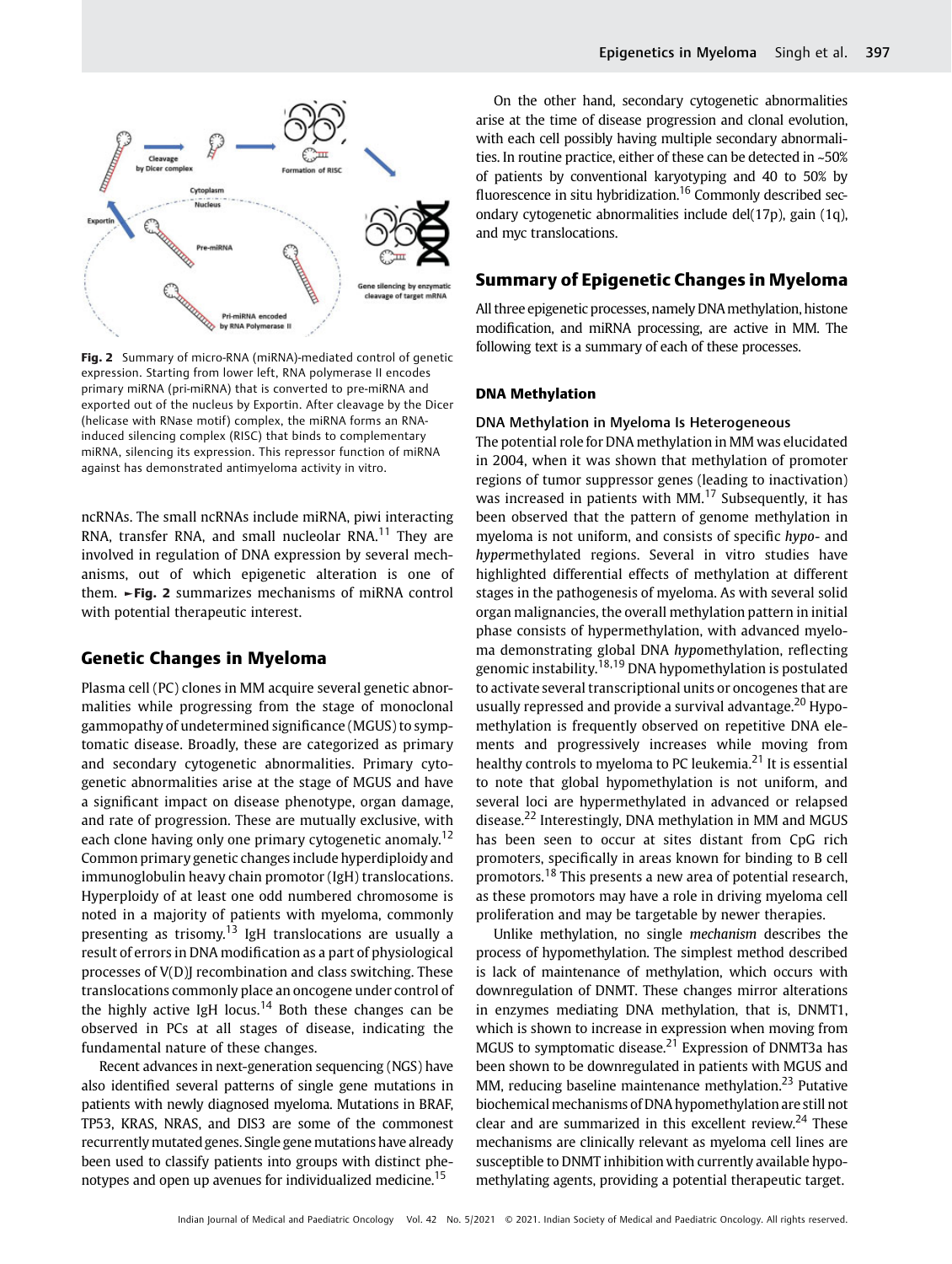### MicroRNA

# Diverse Changes in miRNA Expression Characterize Myeloma

miRNAs were first identified in 1993, defined as small molecules with antisense 3' UTR specificity.<sup>25</sup> It was later identified that miRNAs are small, ncRNAs that regulate gene expression at the posttranslational level. Depending on their location, miRNAs are of two major subtypes, that is, intragenic (intronic) and intergenic, with most showing clustering with a common promotor. The major mechanism of gene regulation is at the posttranslational level, by binding to the corresponding miRNAs, typically resulting in repression. The entire process can be summed up as miRNAs are transcribed by RNA polymerase II, which creates a pri-miRNA, which is converted to pre-miRNA and finally exported as miRNA into the cytoplasm. This final miRNA forms a complex called RNAinduced silencing complex, which leads to binding and inhibition of target miRNAs.<sup>26</sup> Deregulation of miRNA function, both through genomic and epigenomic mechanisms, is increasingly seen to occur in several malignancies, including myeloma. In MM, deregulation of miRNA function can be noted at all disease stages, from MGUS to MM. Multiple studies have demonstrated deranged miRNA function in PCs from MGUS and MM cells compared with normal PCs.<sup>27</sup> Remarkably, the changes seen in a particular miRNA are seen to proceed in the same trend with disease progression, raising the possibility that specific changes have a part to play in pathogenesis and disease progression.<sup>28</sup>

# Histone Modification in Myeloma Is a Complex Multistep Process

Histone proteins are subject to several covalent posttranslational modifications, of which over 15 have been described in detail.<sup>10</sup> Histone modification is reversible, and the processes involved have effector and eraser functions with a set of reciprocally active enzymes. Acetylation, phosphorylation,

and methylation are the most well described, with the first two being clear markers of active transcription<sup>29</sup> Methylation, on the other hand, is more complex, as the final effects of methylation depend on the amino acids modified and the degree of methylation (mono, di, or tri). $30$  Histone methylation is seen to occur at basic amino acids, namely arginine, histidine, and lysine, and may have a variable effect on transcription depending on context (i.e., type and site of amino acid that is methylated). $31$  A common nomenclature is used to define histone modifications, comprising the name of histone protein (e.g., H2), abbreviation and position of amino acid (K or M), chemical group added (e.g., methyl = Me or Acetyl = Ac), and copies of the modifier added  $(1, 2, 0r 3)$ . Therefore, addition of a dimethyl group to a lysine residue in position 36 on histone protein H3 is abbreviated as H3K36Me2. This process is summarized in ►Fig. 3.

#### Histone Dimethylation

Histone dimethylation is catalyzed by enzymes containing the SET domain with methyltransferase activity. In this wellcharacterized group, mutations in MMSET, NSD1, and NSD2 are found in several patients at diagnosis and relapse. MMSET is one of the most well defined, and catalyzes the addition of H3K36me2, associated with active transcription.<sup>32</sup> It is seen to be associated with the  $t(4;14)$  translocation, leading to transcriptional activation and is associated with a poorer outcome in patients with MM. $33$  Over the past decade, there has been an increasing recognition of the biological contribution of MMSET to pathogenesis of myeloma. MMSET is shown to activate the MAF gene through the MAP kinase pathway, indicating indirect activation of an oncogene. MMSET is also implicated in activation of several downstream mitogenic pathways, including  $c$ -myc and IRF4.<sup>34</sup>

#### Histone Trimethylation

Histone trimethylation is brought about by enzymatic units of enhancer of Zeste homologue 2 (EZH1/2) complexes, which deposit H3K27me3 on target genes. EZH2 is part of



Fig. 3 Patterns of histone methylation. Methylation occurs on specific amino acids in the histone core protein and is mediated by histone methyl transferases. Depending on the number of methyl groups added, it can either occur as mono-, di-, or trimethylation.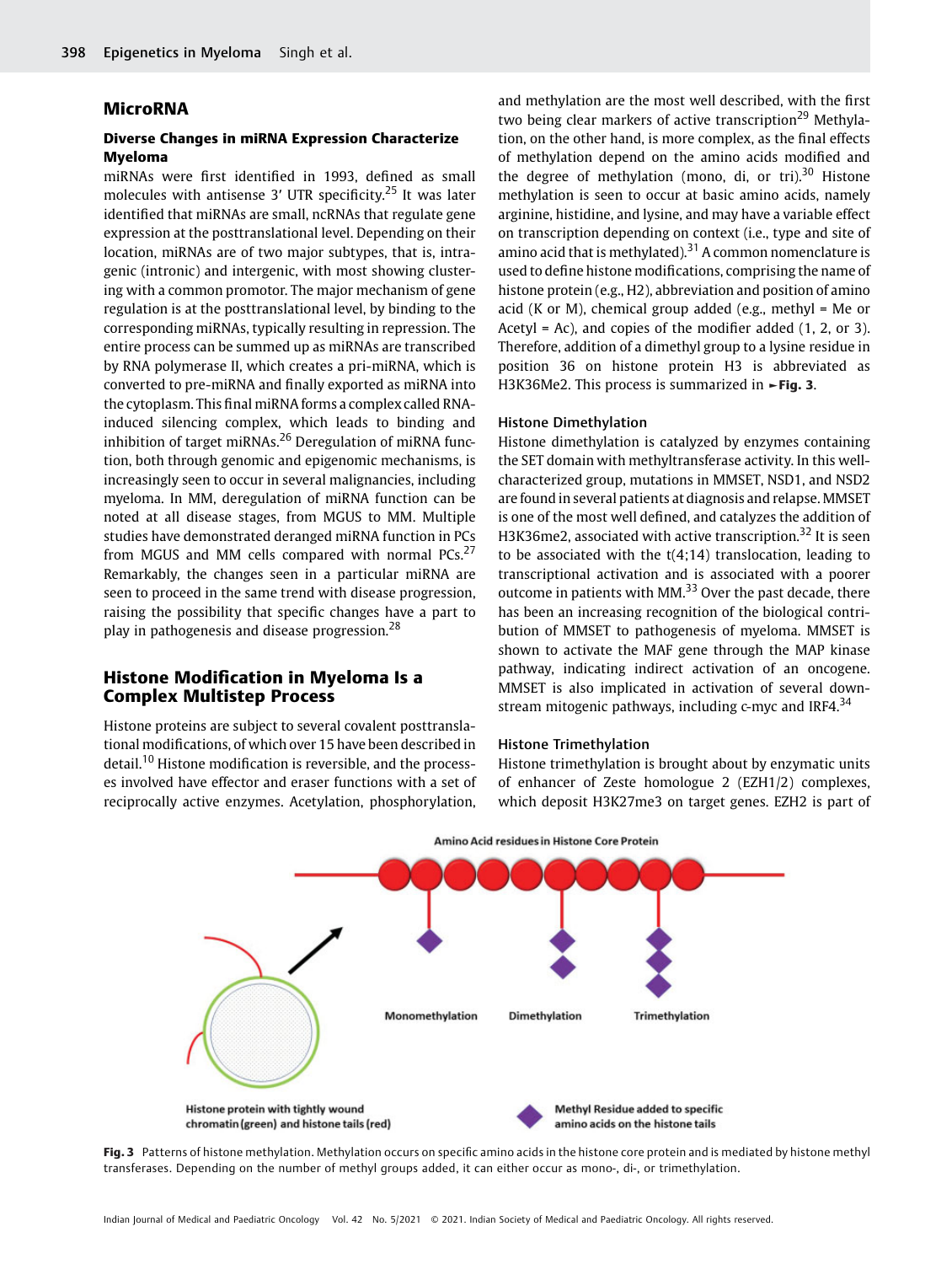the polycomb repressor complex (PRC), which silences several downstream genes. The role of EZH2 varies in different malignancies, and in MM it is shown to be upregulated and correlates with a poor outcome.<sup>35</sup> Similar to MMSET, EZH2 overexpression induces disease progression through a variety of mechanisms. EZH2 is shown to induce proliferation of MM cells independent of interleukin 6 (IL-6). It is also shown to control the expression of tumor suppressor miRNAs that target c-myc, BLIMP-1, and IRF4.<sup>36</sup>

#### Histone Monomethylation

Histone monomethylation at lysine sites deposits H3K9me and is essential for gene repression at promoter regions. H3K9 transferring enzymes are elevated in MM patients. KDM3A leads to IRF4 supported cell growth in MM.<sup>37</sup>

#### Histone Acetylation

Histone acetylation is seen to occur at lysine residues, which opens up chromatin and makes it transcriptionally active. This process is reversibly regulated by lysine transferases (KATs) and deacetylases (histone deacetylase inhibitors [HDACs]).<sup>38</sup> Mutated KAT genes are found in several patients with MM, especially at relapse, possibly loss of function mutations. HDACs are overexpressed in myeloma and are associated with poor prognosis.<sup>39</sup>

# Role of Epigenetic Mechanisms in Disease Progression and Drug Resistance

Epigenetic processes have been found to play a significant role in two important processes mediating disease progression, that is, PC plasticity and drug resistance.

Analysis of malignant PCs in myeloma reveals a heterogeneous population comprising PCs (CD138+/CD19-), preplasma cells (pre-PCs: CD19-/CD138-), and plasmablasts (CD19+). A vast majority of the cells are CD19-/CD138+ and predominant mediators of disease phenotype, including immunoglobulin secretion and organ damage. A clone of pre-PCs with a CD19-/CD138- represents a small minority, representing a quiescent population. This clone confers resistance to therapy and is in dynamic equilibrium with CD138+ PCs.<sup>40</sup>

Several characteristics of this process indicate a significant role played by epigenetic processes. Pre-PC populations demonstrate high concentrations of several epigenetic regulators, including PRC, MLL transcriptional activating complex, demethylases, HDACS and KDM5C/D, indicating epigenetic control. Additionally, the absence of irreversible genetic mutations or change in CD138 miRNA levels makes genetic level (transcriptional/ translational) control unlike- $\mathsf{I} \mathsf{v}$ .<sup>41</sup> These cells are intrinsically resistant to proteasome inhibitors, and may indicate a reservoir that can proliferate at relapse.

Additionally, epigenetic mechanisms are observed to mediate many aspects of drug resistance in patients with myeloma. Epigenetic inactivation of RASD1 is essential in mediating glucocorticoid resistance. Several miRNAs have been found to mediate drug resistance through diverse mechanisms, including modulation of target genes, upregulation of oncogenes, and modification of drug efflux mechanisms. A review by Rastgoo et al provides a succinct overview of drug resistance mediated by miRNA.<sup>42</sup> The control of cell adhesion-mediated drug resistance by altering microenvironment interactions and modification of antiapoptotic signals also have significant epigenetic control. The description of all allied mechanisms is out of scope of this review and is summarized elegantly by Furukawa et al.<sup>43</sup>

# Therapeutic Applications of Epigenetic Modifications in Myeloma

All the mechanisms described above provide potential therapeutic targets. The following discussion summarizes salient features of some of the commonly described mechanisms. Many mechanisms have been translated to clinical applications, and a summary of recent or ongoing trials utilizing the same is provided in **-Table 1.** 

# Promotor Region Hypermethylation Is a Potential Therapeutic Target

Promoter region hypermethylation of several tumor suppressor genes has been documented in myeloma (summarized in  $\blacktriangleright$ Table 2). The use of hypomethylating agents, azacytidine (Aza) and decitabine, thus has a potential role in reversing this phenomenon.<sup>44</sup> The in vitro efficacy of Aza against MM cell lines was demonstrated in 2008, where it was shown that Aza led to demethylation of p16, theoretically restoring its tumor suppressor function. It also inhibited IL-6 production and expression of IL-6 receptor, leading to apoptosis of MM cell lines.<sup>45</sup> Further, Aza has been shown to have synergistic activity with several other chemotherapeutic agents in MM. Bortezomib and doxorubicin have been shown to sensitize PCs in MM to the effects of Aza by synergistic induction of double strand DNA breaks.<sup>46</sup> Thus, Aza, possibly in combination with other commonly used chemotherapeutic agents, may have a potential therapeutic role in MM.

#### Preclinical Efficacy of Targeting miRNA Mechanisms

Several miRNAs have been shown to have therapeutic efficacy against PCs from MM cells in preclinical studies. MiR-29b is shown to have anti-MM activity through multiple mechanisms, including inhibition of IL-6 and JAK STAT signaling.<sup>47</sup> It has been shown to inhibit MM cell growth in vitro and potentiates the antitumor efficacy of bortezomib.<sup>48</sup> Many miRNAs have been found to have tumor suppressor functions. For instance, miR-192, -194, and -215 upregulate P53 expression, and their downregulation is involved in disease progression.<sup>49</sup> Similarly, miR-34 is also shown to mediate similar activity by controlling cell proliferation and differentiation. Synthetic miR-34 constructs were found to have significant anti-MM activity, and found to potentiate the same in combination with other anti-MM agents.<sup>50</sup> Anti-MM cell activity is also noted with miR-15a and 16a through multiple mechanisms, including inhibition of BCL2, IL-17, and angiogenesis (via vascular endothelial growth factor). Downregulation of antitumor activity is observed to correlate with advanced disease stages.<sup>51</sup>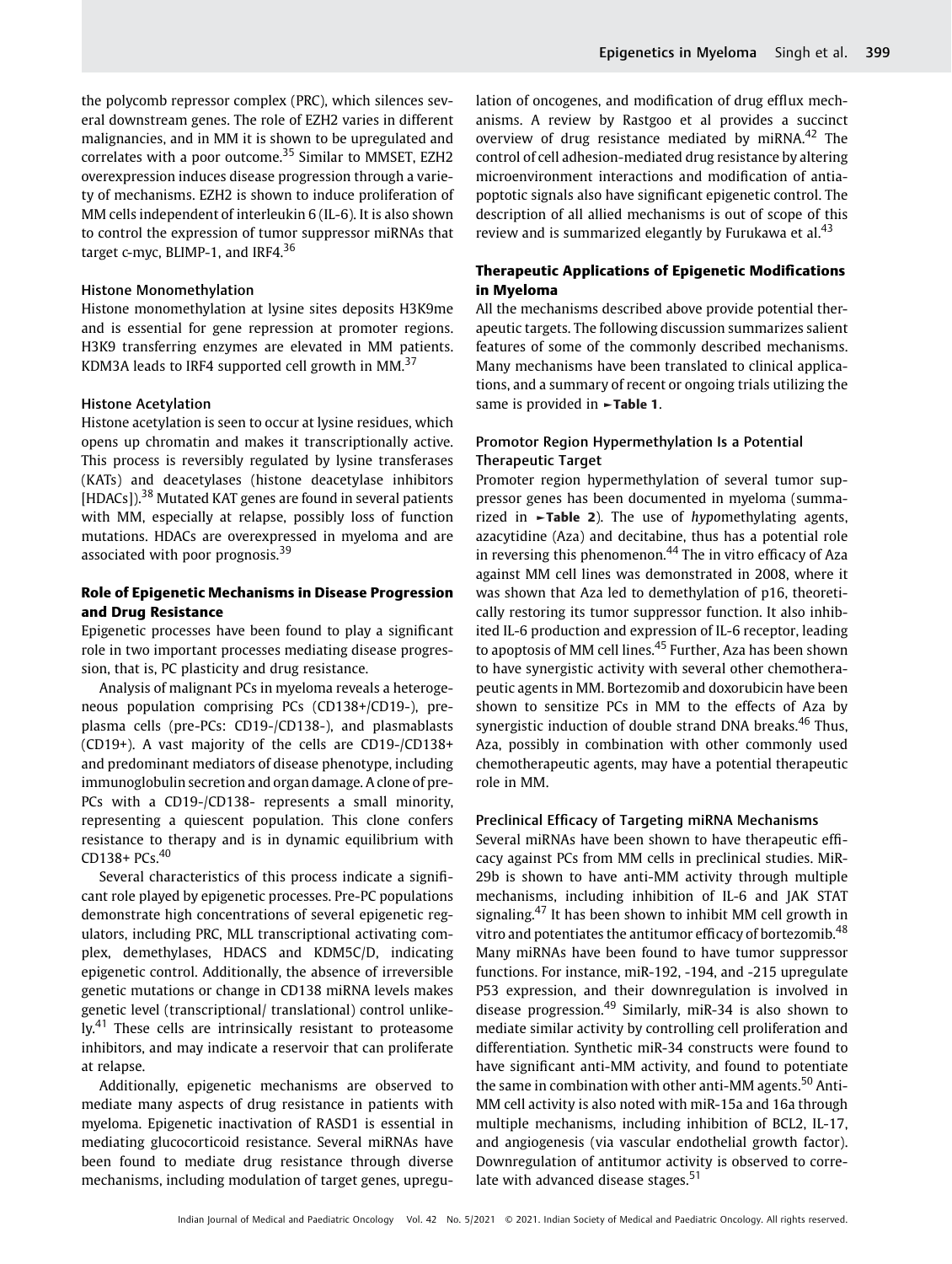Table 1 A snapshot of currently ongoing clinical trials utilizing epigenetic pathways for treatment of myeloma, predominantly in the relapsed/refractory setting

| Mechanism<br>targeted | Drug/Preclinical<br>molecule   | Trial phase and design                                                    | Salient findings                                                                                                                                                                                      |
|-----------------------|--------------------------------|---------------------------------------------------------------------------|-------------------------------------------------------------------------------------------------------------------------------------------------------------------------------------------------------|
| <b>DNMT</b>           | Oral azacytidine <sup>86</sup> | Oral azacytidine in combina-<br>tion with Len/Dex for RRMM                | ORR was 37.5%; clinical benefit rate was 50%. Me-<br>dian OS was 10.3 mo: median PFS was 2.6 mo                                                                                                       |
|                       | Injectable azacytidine87       | Phase 1b, twice a week S/C<br>azacytidine with Len/Dex for<br><b>RRMM</b> | The median PFS was 3.1 mo (95%CI: 2.1-5.1 mo),<br>median TTP 2.7 mo (95% CI: 2.1-7.5 mo), and<br>median OS 18.6 mo (95% CI: 12.9-33.0 mo)                                                             |
| <b>HDAC</b>           | Panobinostat <sup>53</sup>     | Phase 3, panobinostat + Vd vs.<br>Vd alone for RRMM                       | PFS advantage, 11.99 mo (95% CI: 10.33-12.94) vs<br>8.08 mo (7.56-9.23); HR 0.63, 95% CI 0.52-0.76; p<br>< 0.0001. OS difference not yet clear                                                        |
|                       | Tefinostat <sup>88</sup>       | Phase 1, dose escalation trial<br>of oral drug                            | Safety and maximal tolerated dose defined. Further<br>clinical studies planned                                                                                                                        |
|                       | Romidepsin <sup>89</sup>       | Phase 2 trial in thirteen<br>patients                                     | Initial safety and clinical improvement noted, Phase<br>3 trials planned                                                                                                                              |
|                       |                                | Phase 1/2 trial in combination<br>with Len for refractory disease         | Active, completed recruitment December 2020.<br>Updates available at NCT01755975                                                                                                                      |
|                       | Vorinostat <sup>90</sup>       | Bortezomib alone or with<br>Vorinostat in patients with<br><b>RRMM</b>    | Median PFS was 7.63 mo (95% CI: 6.87-8.40) in the<br>Vorinostat group and $6.83$ mo $(5.67 - 7.73)$ in the<br>placebo group (HR 0.77, 95% CI: 0.64-0.94; $p =$<br>0.0100. OS difference not yet clear |
|                       | Ricolinostat <sup>91</sup>     | Phase 1/2 trial of ricolinostat<br>+ bortezomib/DeX                       | ORR 37%, responses in bortezomib refractory 14%                                                                                                                                                       |
| <b>BET</b>            | CPI203 $92$                    | In vitro                                                                  | Increased myeloma cell kill in vitro when added to<br>Len/Dex combination                                                                                                                             |
|                       | Molibresib <sup>93</sup>       | Phase 1                                                                   | Trial including patients with multiple hematological<br>and solid organ cancers. Safety and tolerability<br>established                                                                               |
|                       | CPI-0160                       | Phase 1                                                                   | Recruitment completed; results awaited. Details at<br>NCT02157636                                                                                                                                     |
|                       | RO687081094                    | Phase 1                                                                   | Safety established Partial responses in 16%, includ-<br>ing daratumumab resistant patients.                                                                                                           |
| <b>EZH</b>            | EPZ 643895                     | In vitro                                                                  | EPZ6438 in combination with Len represses myc and<br>activates tumor suppressor genes                                                                                                                 |
|                       | Tazemetostat                   | Phase 1                                                                   | Currently recruiting for solid tumors and<br>lymphomas                                                                                                                                                |

Abbreviations: CI, confidence interval; Dex, dexamethasone; DNMT, DNA methyl transferases; EZH, enhancer of Zeste homologue; HDAC, histone deacetylase inhibitor; HR, hazard ratio; Len, lenalidomide; ORR, overall response rate; OS, overall survival; PFS, progression-free survival; RRMM, relapsed/refractory multiple myeloma; Vd, bortezomib-dexamethasone.

Table 2 Summary of pathologic genes hypermethylated in multiple myeloma

| Name                       | <b>Normal function</b>                      | Frequency  | <b>Comments</b>                                                                             |
|----------------------------|---------------------------------------------|------------|---------------------------------------------------------------------------------------------|
| P <sub>16</sub>            | Inhibits CDK 4 and 6                        | $19 - 53%$ | Associated with poor outcomes<br>Involved in progression from MGUS to myeloma <sup>82</sup> |
| SHP and SOCS <sup>83</sup> | Inhibition of JAK/STAT<br>function          | 20-79%     | Overactivity of IL-6 stimulated JAK/STAT                                                    |
| E-Cadherin                 | Cell adhesion inhibits<br>cellular mobility | 27–56%     | Disease progression marker for high-risk disease,<br>immature morphology                    |
| <b>DAPK</b>                | Proapoptotic kinase                         | 12.5-67%   | Associated with high-risk disease, poorer response to therapy                               |
| DNA damage<br>repair genes | Multiple genes <sup>84</sup>                |            | More information needed for exact function                                                  |

Abbreviation: IL-6, interleukin 6; MGUS, monoclonal gammopathy of undetermined significance. Source: Adapted from Sharma et al.<sup>84</sup>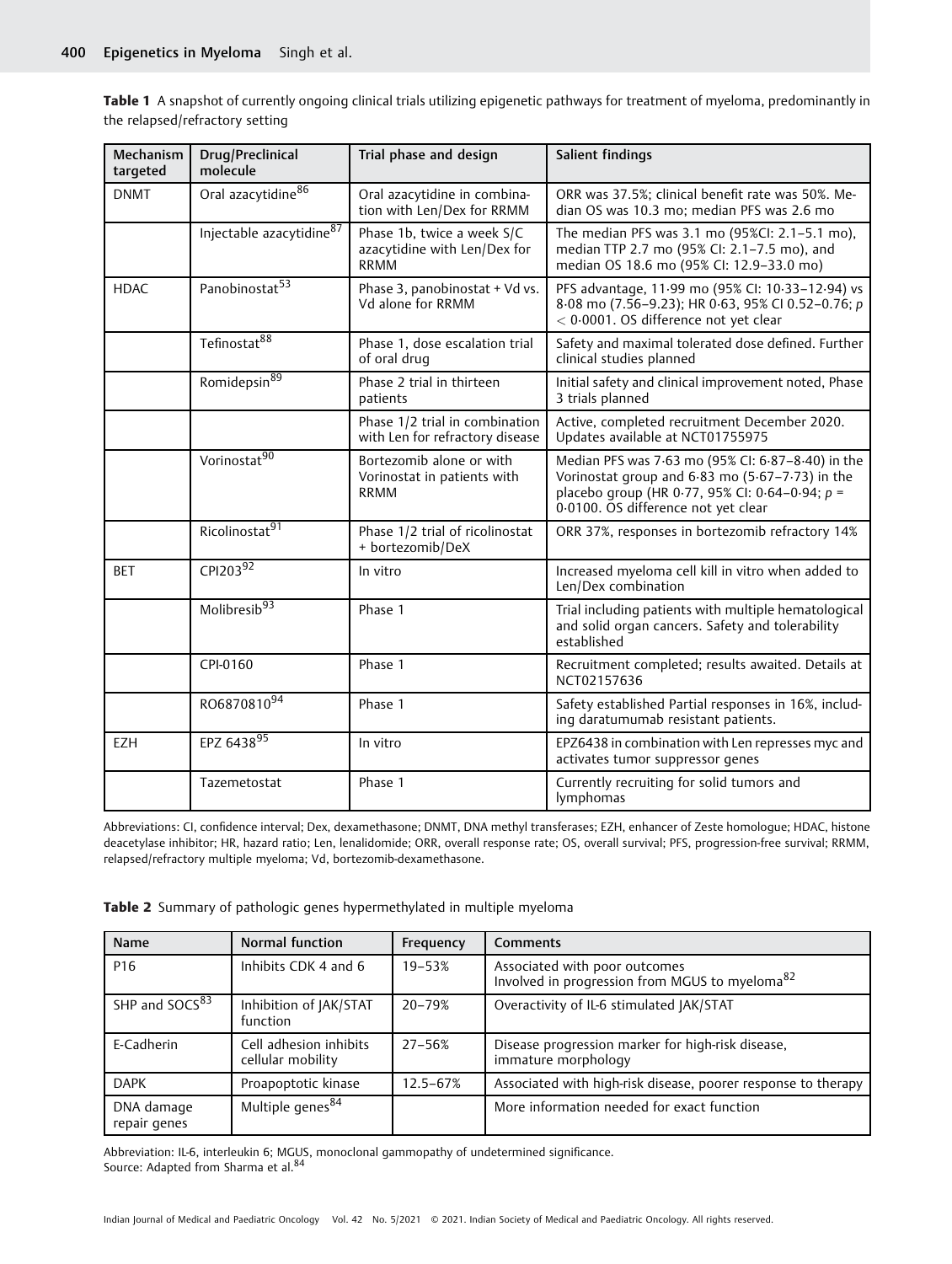As there are multiple pathways leading to histone modification in MM, several potential therapeutic approaches exist to exploit these pathways for antimyeloma efficacy. Out of the various drugs studied, HDACs are some of the most well characterized with a proven clinical efficacy.<sup>52</sup> Panobinostat is a nonselective HDAC inhibitor that has been approved for the treatment of relapsed/refractory myeloma based on phase 3 data.<sup>53</sup> Two important features noted with the use of HDAC inhibitors. First, a high rate of cardiac adverse events and cytopenia is noted, indicating several off target epigenetic effects that are still to be elucidated. The use of more selective HDAC inhibitors is expected to reduce these serious adverse events. Second, the efficacy of these drugs, even the newer selective HDAC inhibitors, is only modest as single agents. The best results are seen in combination with other anti-MM agents.<sup>54</sup> Several clinical scores based on gene expression profile to predict response to HDAC inhibitors have been described.<sup>55</sup> Histone acetylation is always activating, but histone methylation may be activating or deactivating. Several small molecule modifiers of histone methylation are still in preclinical or phase 1 trials (NCT02082977).<sup>56</sup>

# Mediators of Histone Methylation Are Forthcoming Therapeutic Targets

Histone proteins are found in the nucleus of all eukaryotic cells and exist as octamers, around which double-stranded DNA is wrapped. Each cell has two copies of each of the histone proteins H2A, H2B, H3, and H4 that form nucleosomes around which DNA is compactly packed. Release of DNA from histone proteins leads to chromatin modification and activation of transcription, which is otherwise suppressed.<sup>57</sup> Histone modifications act by influencing the recruitment of nonhistone proteins and the levels of chromatin compaction, altering the accessibility of transcription factors to DNA. Posttranslational modification of histone proteins is an essential biologic process, required for normal development and cellular functioning.<sup>58</sup> The most important and clinically relevant mechanisms of histone modification consist of acetylation and methylation. We will focus on histone methylation for this discussion, which is amenable to therapeutic intervention in myeloma.

#### Histone Methylation

Histone methylation occurs on basic amino acids, that is, arginine, lysine, and histidine, and varies according to the amino acid in question. Lysine can be mono-, di-, or trimethylated, arginine mono- or demethylated, and histidine monomethylated. Histone methylation is context dependent, and effects on genetic expression may vary based on the location of the target residue and degree of methylation.<sup>58</sup> An extensive review by Greer and Shi summarizes histone modification in detail, and a relevant summary of these changes is provided below.<sup>58</sup>

Enzymes mediating histone changes are thought to be attracted to DNA through specific sequences, the most prominent being the polycomb repressor group. The methylation status of histones is read by proteins with methyl binding domains. Many mechanisms are thought to be in play, but most elegantly, the positive charge created by methyl residues is thought to increase the binding of hydrophobic proteins.<sup>59</sup> Histone methylation is mediated by a group of enzymes called histone methyltransferases, of which arginine and lysine methyltransferases are the most relevant.

Arginine methyltransferases comprise nine members in all, as a part of the protein arginine methyltransferase family (PRMT), which mediate methylation of arginine. $60$  These enzymes catalyze two types of dimethylation and one monomethylation. Monomethylation is regarded as an intermediate metabolite in the formation of di-ch3-arginine. PRMTs are constitutively active and involved in cell growth and development, and multiple mechanisms exist for regulation of activity of PRMTs. PTM, including methylation and phosphorylation, inhibit PRMT function. In addition, PTM already on the substrate prevents further addition of methyl groups. For example, phosphorylation blocks methylation and acetylation stimulates methylation.<sup>61</sup> Expression of PRMTs has been altered in several malignancies.

Lysine methyltransferases are part of a more extensive family and are characterized by the presence of a catalytic SET domain, which is conserved across all members of the family. The SET domain, named after drosophila proteins from which it was isolated, executes the final catalytic activity of these enzymes. $62$  SET containing proteins can be further subclassified based on sequence homology around the catalytic domain. Six families, namely, SUV39, EZH, SET2, PRDM, SMYD5, and KMT4 (an exception with no SET domain), have been identified. Interestingly, SET containing proteins also have the property of being able to read PTMs, indicating a linkage of reader and writer functions in mediating overall control of histone modification.<sup>63</sup>

Salient details about the clinically important members from both of the above two groups are listed below, which also form the focus of our study. ►Table 3 summarizes important enzymes involved in histone methylation.

MMSET: MMSET catalyzes the addition of H3K36me2, which is associated with active chromatin. The significance of MMSET activation is seen in myeloma with t(4;14) translocation, which shows universal activation of this gene.<sup>64</sup> MMSET expression has been found to promote myeloma tumor growth in vitro, with MMSET knockdown leading to growth arrest.<sup>65</sup> MMSET also indirectly activates the activation of several oncogenic proteins that act as transcription activators and play a role in carcinogenesis, including IRF4, MAF, and c-MYC. Recently, it has also been shown to induce degradation of  $p53$ , thus increasing cellular proliferation.<sup>66</sup> MMSET also enhances the ability of malignant PCs to repair DNA damage, leading to resistance to alkylating agent-based chemotherapy.<sup>67</sup>

EZH2: EZH2 catalyzes the addition of a trimethyl mark H3K27me3, which is associated with repression of gene expression. EZH2 is part of a PRC, which contains EZH2, ASXL1, EED, and other accessory proteins.<sup>68</sup> EZH2 overexpression has been found to be associated with dysregulation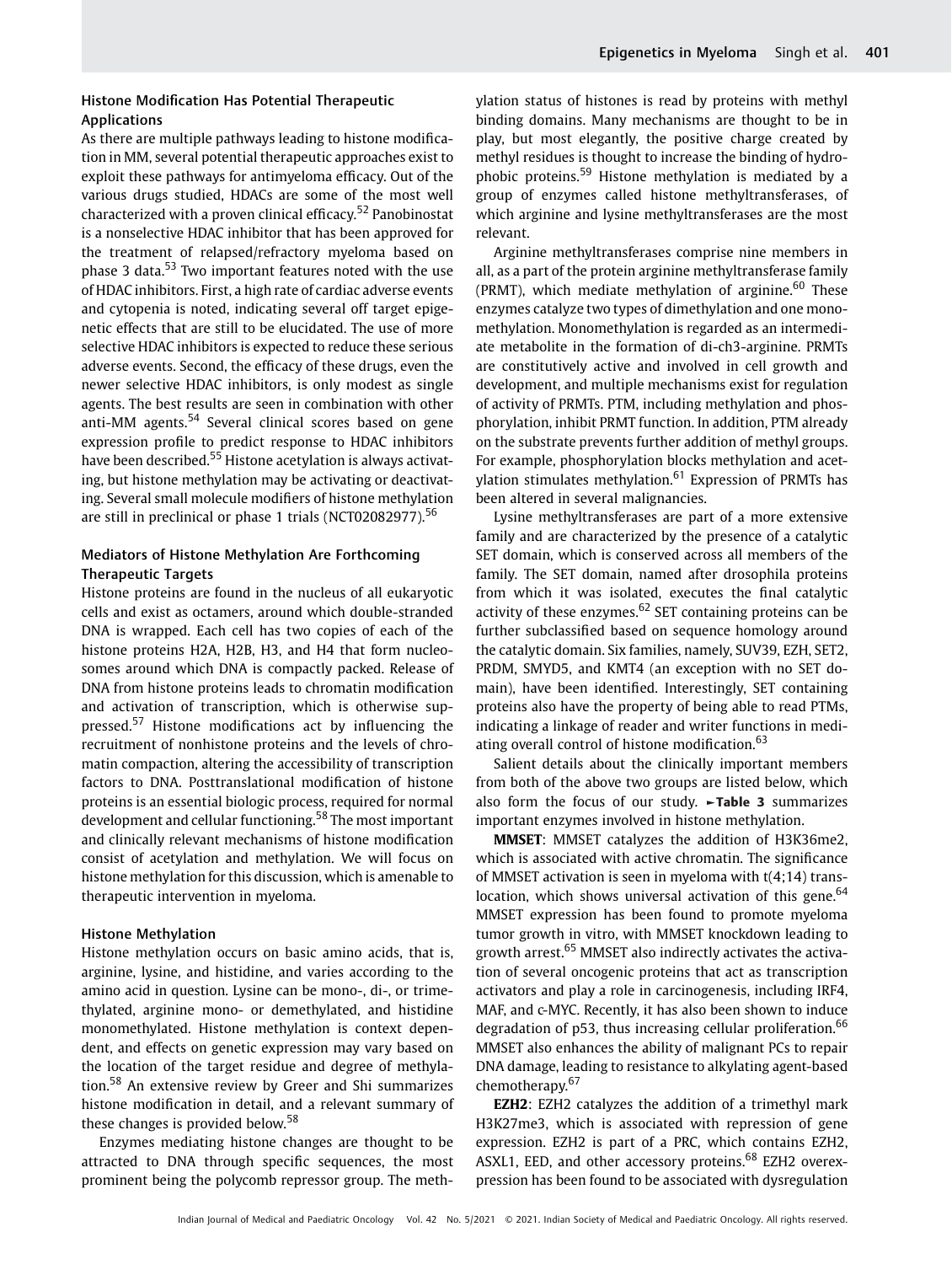| Methylation<br>modifier | Prooncogenic effect                           | <b>Others</b>                     | Drug resistance                                 | Adverse<br>effect on<br>survival | <b>Preclinical small</b><br>molecule inhibitor  |
|-------------------------|-----------------------------------------------|-----------------------------------|-------------------------------------------------|----------------------------------|-------------------------------------------------|
| <b>MMSET</b>            | ↓ P53 function                                | ↑ IRF-4, MAP, c-MYC               | By resistance to<br>DS-DNA breaks               | Yes                              | No                                              |
| EZH <sub>2</sub>        | ↓ TS miRNA, ↓TS Genes<br>(CDKN1C, RBPMS, LTB) | Oncogenes, c-Myc,<br>JUNB, BLIMP1 | By cell adhesion<br>mediated drug<br>resistance | Yes                              | Yes, E7438,<br>UNC1999 and GSK<br>126 and shRNA |
| PRMT5                   | NF-kB pathway                                 | ↓ IKKB                            | <b>No</b>                                       | Yes                              | Yes, EPZ015666                                  |
| KDM1A                   | $\downarrow$ p53                              | ↑c-MYC                            | N <sub>0</sub>                                  | Yes                              | Tranylcypromine,<br>GSK-LSD1, and ORY-<br>1001  |
| KDM3A                   | KLF2, IRF4, MALAT1                            | $\downarrow$ Apoptosis            | <b>No</b>                                       | Yes                              | No                                              |
| KDM6A                   | ↓ Tumor suppressor<br>function (self)         | Coordinates with EZH2             | N <sub>0</sub>                                  | Yes                              | Sensitizes to EZH2<br>inhibition                |
| KDM6B                   | ELK, FOS, MAP-k                               |                                   | <b>No</b>                                       | Yes                              |                                                 |

Source: Adapted Adapted from Sharma et al<sup>84</sup> and Anderson et al<sup>85</sup>

of cell cycle control and overall inferior outcomes. The effects of EZH2 overexpression are context dependent, and lead to activation of transcription in DLBCL/Follicular lymphoma and silencing in myeloma.<sup>69</sup> Multiple downstream effects of EZH2 include suppression of tumor suppressor miRNAs and upregulation of antiapoptotic and pro-oncogenes.<sup>70</sup> EZH2 also leads to poorer outcomes by repression of p21 and p15 via H3K27me3, leading to uncontrolled cyclin D overexpression and cellular proliferation.<sup>35</sup>

PRMT5: PRMT5 is an arginine methyltransferase and catalyzes dimethylation of arginine. PRMT5 is overexpressed in myeloma and is associated with inferior outcomes. It activates multiple oncogenic pathways, most notably the nuclear factor-kappa B pathway.<sup>71</sup> Pharmacologic inhibition of PRMT5 is a potential therapeutic target.

Demethylases: Histone demethylases consist of a large group of enzymes, of which important members are listed below.

Table 4 A summary of studies describing the prognostic impact of epigenetic modifications in myeloma

| Study                            | <b>Parameters</b>                                                    | Specific genes                                                          | Salient findings                                                                                               |
|----------------------------------|----------------------------------------------------------------------|-------------------------------------------------------------------------|----------------------------------------------------------------------------------------------------------------|
| Kaiser et al <sup>96</sup>       | Global methylation status of<br>tumor suppressor genes in<br>myeloma | GPX3                                                                    | Median OS high vs. low meth-<br>ylation status, 16 vs. 46 mo, p<br>$= 0.0001$                                  |
|                                  |                                                                      | RBP1                                                                    | 23.9 vs. 47.7 mo, $p < 0.0001$                                                                                 |
|                                  |                                                                      | <b>SPARC</b>                                                            | 19.4 vs. 47.7 mo, $p < 0.0001$                                                                                 |
|                                  |                                                                      | TGFB1                                                                   | 25.7 vs. 50.9 mo, $p < 0.0001$                                                                                 |
| Barwick et al <sup>97</sup>      | Global DNA methylome                                                 |                                                                         | Low vs. high methylation sta-<br>tus, median OS: 2 y vs. not<br>reached, $p = 8.7e-8$                          |
| Mithraprabhu et al <sup>39</sup> | Histone deacetylase<br>expression                                    | Class I HDACs, HDAC 1,2,3,<br>and 8 and Class II HDACs,<br>HDAC5 and 10 | High vs. low expression<br>shorter PFS ( $p = 0.07$ ) and OS<br>$(p = 0.003)$                                  |
|                                  |                                                                      | KDM6A mutation                                                          | Mutated vs. wild-type PFS:<br>16.8 vs 26.6 mo; proportion<br>alive at 2 y mutated vs. wild<br>type: 51 vs. 80% |
| Pawlyn et al <sup>98</sup>       |                                                                      | DNA methylation modifier                                                | Mutated vs. wild-type PFS: NR<br>vs. 26.6 mo; percent alive at 2<br>y mutated vs. wild-type: 58 vs.<br>80%     |

Abbreviations: HDAC, histone deacetylase inhibitor; OS, overall survival; PFS, progression-free survival.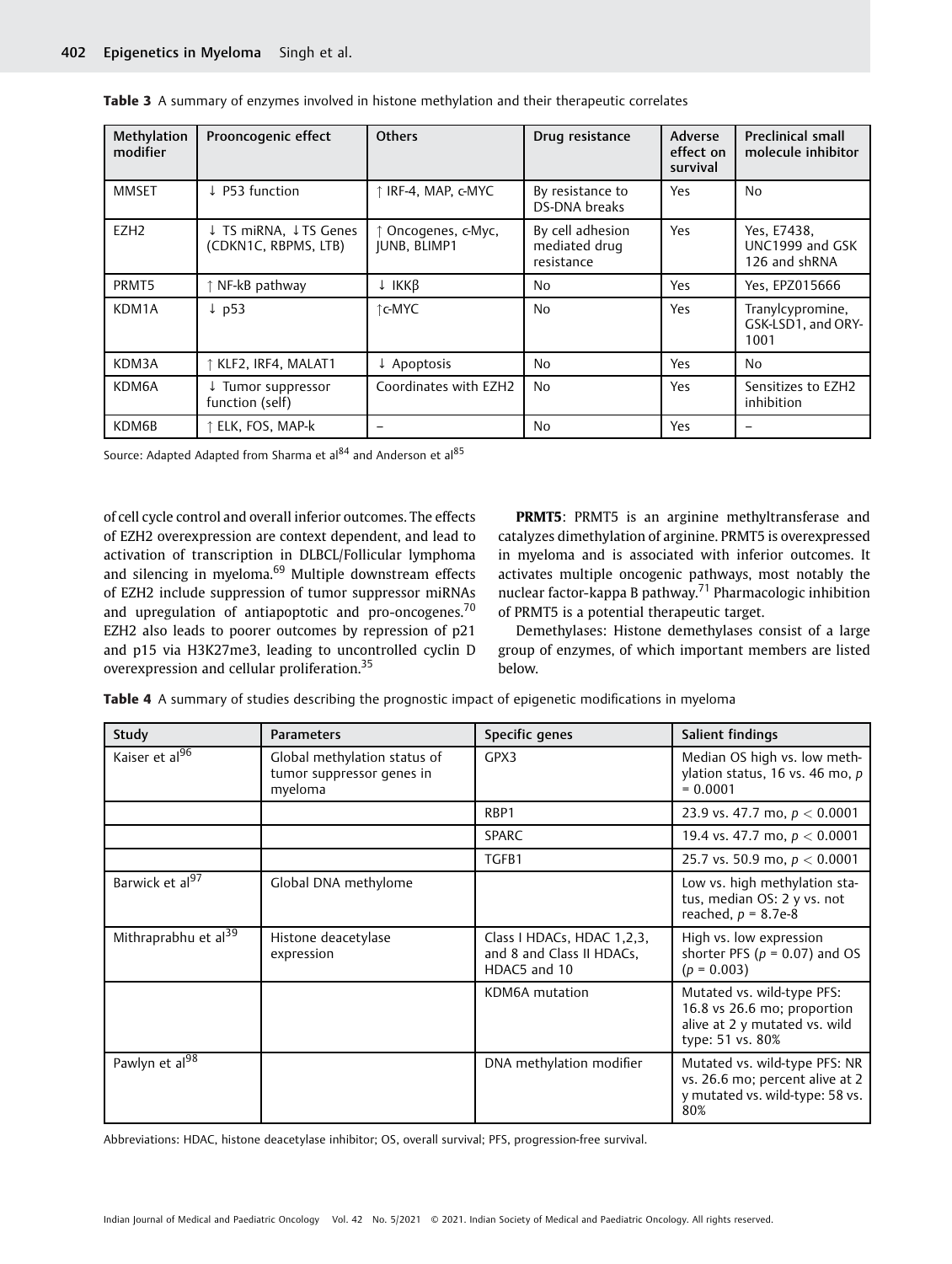KDM1A: KDM1A (also known as LSD1), demethylates H3K4. It coordinates with several other cellular proteins, including MMSET and HDAC. KDM1A has several nonhistone targets, notably p53, whose function it inhibits, and has been associated with a poorer prognosis for multiple malignancies.<sup>72</sup> In myeloma, inhibition of KDM1A has been found to inhibit interaction with epithelium and osteoclastogenesis. It has also been associated with activation of multiple pathways, including the c-myc pathway that contributes to pathogenesis and inferior overall survival.<sup>73</sup>

KDM3 family: It consists of KDM3A, KDM3B, and JMJD1C. It has been found to be associated with MM cell survival as part of the KDM3A-KLF2-IRF4 axis, and levels are seen to be increased in MM patients compared with controls. $37$  It has been shown that hypoxia inducible KDM3A knocks out KDM3A induced apoptosis and leads to an antiapoptotic phenotype in malignant MM cells.<sup>74</sup>

KDM6A: Also known as UTX. It removes H3K27me2 and me3, methyl marks correlated with genomic silencing. KDM6A mutations have been implicated in several malignancies, including ALL/CMML and bladder cancers.<sup>75</sup> KDM6A mutations have been noted in over 10% of patients with MM and have been associated with a poorer prognosis. UTX loss is associated with increased proliferation and clonogenicity of MM cells.<sup>76</sup> Closely related KDM6B is also noted to play a role in MM cell survival and leads to activation of MAP-K pathway genes.<sup>77</sup>

#### Clinical Analysis of Epigenetic Modifications

Changes in epigenetic modifications, including methylation and acetylation status, can be quantitatively measured and have been shown to have several prognostic implications. A basic understanding of clinical evaluation of epigenetic modifications is essential to appraise studies describing epigenetic pathways. DNA methylation has been traditionally tested with bisulfite sequencing, in which bisulfite is used to convert unmethylated cytosine to uracil, differentiating it from methylated cytosine. Recently, CpG island microarray has been utilized to provide a high throughput method for methylation status.<sup>78</sup> Histone modification is traditionally measured by CHiP sequencing, which can detect any protein as long as a specific antibody is available.<sup>79</sup> This has been upscaled with combination with chip microarray.<sup>80</sup> There is no single standard method of choice for miRNA analysis, and a comparative analysis can be found in this excellent review. $81$  An overview of studies indicating prognostic impact of epigenetic changes at diagnosis is summarized in ►Table 4.

# Conclusions

Epigenetic pathways are being observed to play an increasingly important role in pathogenesis and disease progression in myeloma and have a significant prognostic impact. There are two critically important clinical correlates of the above advances in basic science. First, these pathways provide a new approach to therapeutic intervention in MM, and can be targeted by multiple approaches. Considering the incurable nature of disease and paradigm for continuous therapy, identifying a newer therapeutic approach is an important step forward. Second, epigenetic mechanisms can explain geographic and ethnic differences in disease phenotype and outcomes not explained by conventional cytogenetics, improving our understanding of disease biology. The current review provides a short overview of the above, with clinical correlates, and will be a useful primer for better understanding of this intriguing approach.

Conflict of Interest None declared.

#### References

- 1 Biswas S, Rao CM. Epigenetics in cancer: fundamentals and beyond. Pharmacol Ther 2017;173:118–134
- 2 Sharma S, Kelly TK, Jones PA. Epigenetics in cancer. Carcinogenesis 2010;31(01):27–36
- 3 Feinberg AP, Ohlsson R, Henikoff S. The epigenetic progenitor origin of human cancer. Nat Rev Genet 2006;7(01):21–33
- 4 Ravi P, Kumar SK, Cerhan JR, et al. Defining cure in multiple myeloma: a comparative study of outcomes of young individuals with myeloma and curable hematologic malignancies. Blood Cancer J 2018;8(03):26
- 5 Kumar SK, Rajkumar SV, Dispenzieri A, et al. Improved survival in multiple myeloma and the impact of novel therapies. Blood 2008; 111(05):2516–2520
- 6 Rajkumar SV. Value and cost of myeloma therapy. Am Soc Clin Oncol Educ Book 2018;38(38):662–666
- 7 Gupta P, Kochupillai V, Singh S, Berry M, Kumar L, Sundaram K. A twelve year study of multiple myeloma at the All India Institute of Medical Sciences, New Delhi, India. Indian J Med Paediatr Oncol 1995;16(02):108
- 8 Wang Y, Leung FC. An evaluation of new criteria for CpG islands in the human genome as gene markers. Bioinformatics 2004;20(07): 1170–1177
- 9 Allfrey VG, Faulkner R, Mirsky AE. Acetylation and methylation of histones and their possible role in the regulation of RNA synthesis. Proc Natl Acad Sci U S A 1964;51(05):786–794
- 10 Kouzarides T. Chromatin modifications and their function. Cell 2007;128(04):693–705
- Mattick JS, Makunin IV. Non-coding RNA. Hum Mol Genet 2006; 15(Suppl 1):R17–R29
- 12 Rajkumar SV, Gupta V, Fonseca R, et al. Impact of primary molecular cytogenetic abnormalities and risk of progression in smoldering multiple myeloma. Leukemia 2013;27(08):1738–1744
- 13 Kumar S, Fonseca R, Ketterling RP, et al. Trisomies in multiple myeloma: impact on survival in patients with high-risk cytogenetics. Blood 2012;119(09):2100–2105
- 14 Abdallah N, Rajkumar SV, Greipp P, et al. Cytogenetic abnormalities in multiple myeloma: association with disease characteristics and treatment response. Blood Cancer J 2020;10(08):82
- 15 Kumar SK, Rajkumar SV. The multiple myelomas current concepts in cytogenetic classification and therapy. Nat Rev Clin Oncol 2018;15(07):409–421
- 16 San-Miguel JF, Paiva B, Gutiérrez NC. New tools for diagnosis and monitoring of multiple myeloma. Am Soc Clin Oncol Educ Book 2013
- 17 Galm O, Wilop S, Reichelt J, et al. DNA methylation changes in multiple myeloma. Leukemia 2004;18(10):1687–1692
- 18 Agirre X, Castellano G, Pascual M, et al. Whole-epigenome analysis in multiple myeloma reveals DNA hypermethylation of B cellspecific enhancers. Genome Res 2015;25(04):478–487
- 19 Liang G,Weisenberger DJJE. DNAmethylation aberrancies as a guide for surveillance and treatment of human cancers. Epigenetics 2017; 12(06):416–432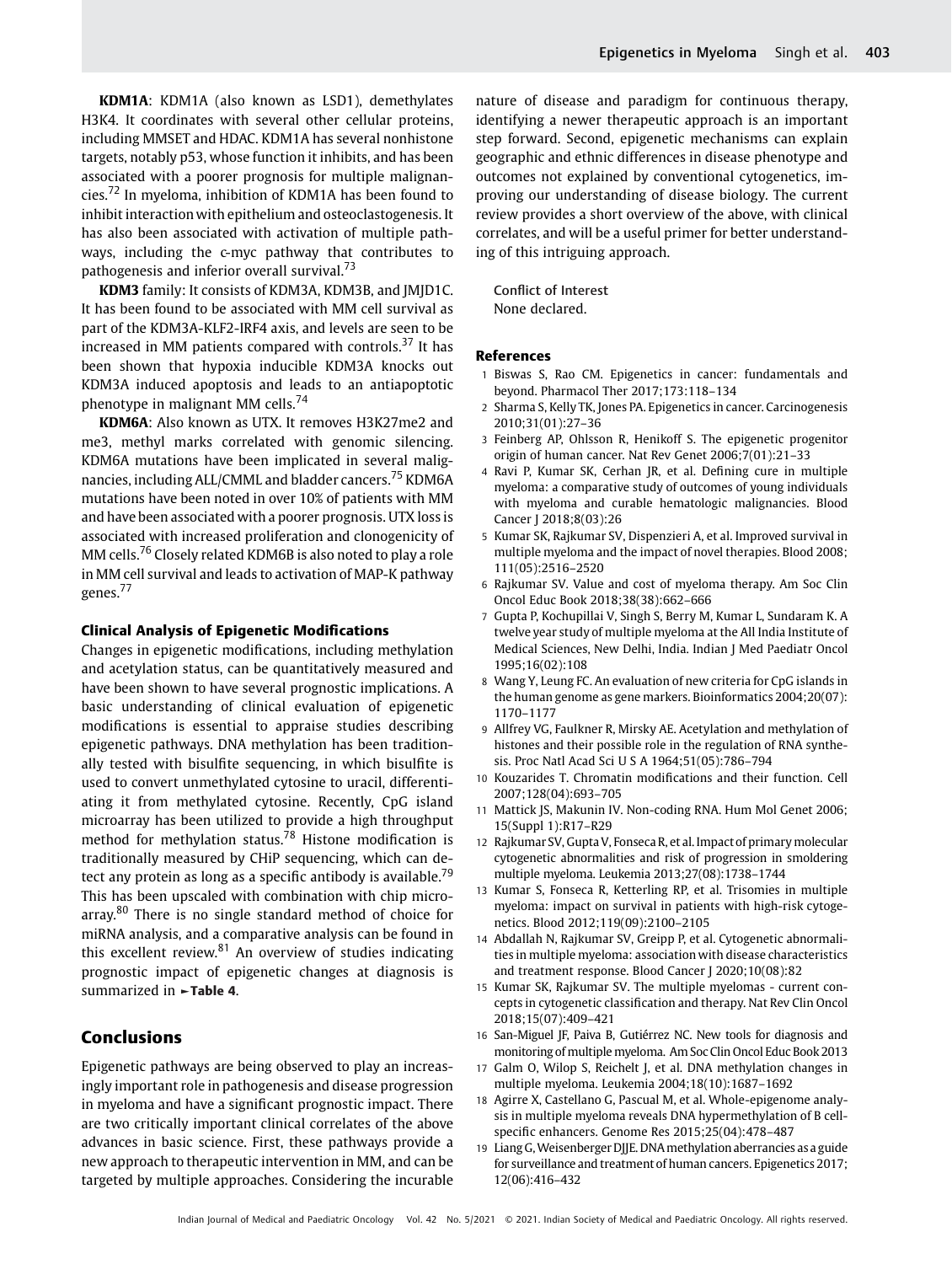- 20 Schulz WA, Elo JP, Florl AR, et al. Genome-wide DNA hypomethylation is associated with alterations on chromosome 8 in prostate carcinoma. Genes Chromosomes Cancer 2002;35(01):58–65
- 21 Bollati V, Fabris S, Pegoraro V, et al. Differential repetitive DNA methylation in multiple myeloma molecular subgroups. Carcinogenesis 2009;30(08):1330–1335
- 22 Heuck CJ, Mehta J, Bhagat T, et al. Myeloma is characterized by stage-specific alterations in DNA methylation that occur early during myelomagenesis. J Immunol 2013;190(06):2966–2975
- 23 Latalova P, Minarik J, Smesny Trtkova K. De novo methyltransferases, DNMT3a and DNMT3b are underexpressed in multiple myeloma. Blood 2015;126(23):4818
- 24 Auclair G, Weber M. Mechanisms of DNA methylation and demethylation in mammals. Biochimie 2012;94(11):2202–2211
- 25 Lee RC, Feinbaum RL, Ambros V. The C. elegans heterochronic gene lin-4 encodes small RNAs with antisense complementarity to lin-14. Cell 1993;75(05):843–854
- 26 Krol J, Loedige I, Filipowicz W. The widespread regulation of microRNA biogenesis, function and decay. Nat Rev Genet 2010;11 (09):597–610
- 27 Zhou Y, Chen L, Barlogie B, et al. High-risk myeloma is associated with global elevation of miRNAs and overexpression of EIF2C2/ AGO2. Proc Natl Acad Sci U S A 2010;107(17):7904–7909
- 28 Lionetti M, Biasiolo M, Agnelli L, et al. Identification of microRNA expression patterns and definition of a microRNA/mRNA regulatory network in distinct molecular groups of multiple myeloma. Blood 2009;114(25):e20–e26
- 29 Rossetto D, Avvakumov N, Côté J Histone phosphorylation: a chromatin modification involved in diverse nuclear events. Epigenetics 2012;7(10):1098–1108
- 30 Li B, Carey M, Workman JL. The role of chromatin during transcription. Cell 2007;128(04):707–719
- 31 Young NL, Dimaggio PA, Garcia BA. The significance, development and progress of high-throughput combinatorial histone code analysis. Cell Mol Life Sci 2010;67(23):3983–4000
- 32 Martinez-Garcia E, Popovic R, Min D-J, et al. The MMSET histone methyl transferase switches global histone methylation and alters gene expression in t(4;14) multiple myeloma cells. Blood 2011; 117(01):211–220
- 33 Keats JJ, Reiman T, Maxwell CA, et al. In multiple myeloma, t(4;14) (p16;q32) is an adverse prognostic factor irrespective of FGFR3 expression. Blood 2003;101(04):1520–1529
- 34 Xie Z, Bi C, Chooi JY, Chan ZL, Mustafa N, Chng WJ. MMSET regulates expression of IRF4 in t(4;14) myeloma and its silencing potentiates the effect of bortezomib. Leukemia 2015;29(12): 2347–2354
- 35 Pawlyn C, Bright MD, Buros AF, et al. Overexpression of EZH2 in multiple myeloma is associated with poor prognosis and dysregulation of cell cycle control. Blood Cancer J 2017;7(03):e549
- 36 Alzrigat M, Párraga AA, Agarwal P, et al. EZH2 inhibition in multiple myeloma downregulates myeloma associated oncogenes and upregulates microRNAs with potential tumor suppressor functions. Oncotarget 2017;8(06):10213–10224
- 37 Ohguchi H, Hideshima T, Bhasin MK, et al. The KDM3A-KLF2-IRF4 axis maintains myeloma cell survival. Nat Commun 2016; 7:10258
- 38 Haberland M, Montgomery RL, Olson EN. The many roles of histone deacetylases in development and physiology: implications for disease and therapy. Nat Rev Genet 2009;10(01):32–42
- 39 Mithraprabhu S, Kalff A, Chow A, Khong T, Spencer A. Dysregulated Class I histone deacetylases are indicators of poor prognosis in multiple myeloma. Epigenetics 2014;9(11):1511–1520
- 40 Chen BJ, Epstein J. Circulating clonal lymphocytes in myeloma constitute a minor subpopulation of B cells. Blood 1996;87(05): 1972–1976
- 41 Sharma SV, Lee DY, Li B, et al. A chromatin-mediated reversible drug-tolerant state in cancer cell subpopulations. Cell 2010;141 (01):69–80
- 42 Rastgoo N, Abdi J, Hou J, Chang H. Role of epigenetics-microRNA axis in drug resistance of multiple myeloma. J Hematol Oncol 2017;10(01):121
- 43 Furukawa Y, Kikuchi J. Epigenetic mechanisms of cell adhesionmediated drug resistance in multiple myeloma. Int J Hematol 2016;104(03):281–292
- 44 Fenaux P, Mufti GJ, Hellstrom-Lindberg E, et al. International Vidaza High-Risk MDS Survival Study Group. Efficacy of azacitidine compared with that of conventional care regimens in the treatment of higher-risk myelodysplastic syndromes: a randomised, open-label, phase III study. Lancet Oncol 2009;10(03): 223–232
- 45 Khong T, Sharkey J, Spencer A. The effect of azacitidine on interleukin-6 signaling and nuclear factor-kappaB activation and its in vitro and in vivo activity against multiple myeloma. Haematologica 2008;93(06):860–869
- 46 Kiziltepe T, Hideshima T, Catley L, et al. 5-Azacytidine, a DNA methyltransferase inhibitor, induces ATR-mediated DNA doublestrand break responses, apoptosis, and synergistic cytotoxicity with doxorubicin and bortezomib against multiple myeloma cells. Mol Cancer Ther 2007;6(06):1718–1727
- 47 Amodio N, Leotta M, Bellizzi D, et al. DNA-demethylating and anti-tumor activity of synthetic miR-29b mimics in multiple myeloma. Oncotarget 2012;3(10):1246–1258
- 48 Amodio N, Di Martino MT, Foresta U, et al. miR-29b sensitizes multiple myeloma cells to bortezomib-induced apoptosis through the activation of a feedback loop with the transcription factor Sp1. Cell Death Dis 2012;3(11):e436
- 49 Pichiorri F, Suh S-S, Rocci A, et al. Downregulation of p53-inducible microRNAs 192, 194, and 215 impairs the p53/MDM2 autoregulatory loop in multiple myeloma development. Cancer Cell 2010;18(04):367–381
- 50 Zarone MR, Misso G, Grimaldi A, et al. Evidence of novel miR-34abased therapeutic approaches for multiple myeloma treatment. Sci Rep 2017;7(01):17949
- 51 Li Y, Zhang B, Li W, et al. MiR-15a/16 regulates the growth of myeloma cells, angiogenesis and antitumor immunity by inhibiting Bcl-2, VEGF-A and IL-17 expression in multiple myeloma. Leuk Res 2016;49:73–79
- 52 Richardson PG, Hungria VT, Yoon SS, et al. Panobinostat plus bortezomib and dexamethasone in previously treated multiple myeloma: outcomes by prior treatment. Blood 2016;127(06): 713–721
- 53 San-Miguel JF, Hungria VT, Yoon SS, et al. Panobinostat plus bortezomib and dexamethasone versus placebo plus bortezomib and dexamethasone in patients with relapsed or relapsed and refractory multiple myeloma: a multicentre, randomised, doubleblind phase 3 trial. Lancet Oncol 2014;15(11):1195–1206
- 54 Vesole DH, Bilotti E, Richter JR, et al. Phase I study of carfilzomib, lenalidomide, vorinostat, and dexamethasone in patients with relapsed and/or refractory multiple myeloma. Br J Haematol 2015;171(01):52–59
- 55 Moreaux J, Rème T, Leonard W, et al. Gene expression-based prediction of myeloma cell sensitivity to histone deacetylase inhibitors. Br J Cancer 2013;109(03):676–685
- 56 Zagni C, Floresta G, Monciino G, Rescifina A. The search for potent, small-molecule HDACIs in cancer treatment: a decade after vorinostat. Med Res Rev 2017;37(06):1373–1428
- 57 Dimopoulos K, Gimsing P, Grønbæk K. The role of epigenetics in the biology of multiple myeloma. Blood Cancer J 2014;4(05):e207
- 58 Greer EL, Shi Y. Histone methylation: a dynamic mark in health, disease and inheritance. Nat Rev Genet 2012;13(05):343–357
- 59 Sprangers R, Groves MR, Sinning I, Sattler M. High-resolution Xray and NMR structures of the SMN Tudor domain: conformational variation in the binding site for symmetrically dimethylated arginine residues. J Mol Biol 2003;327(02):507–520
- 60 Bedford MT, Clarke SG. Protein arginine methylation in mammals: who, what, and why. Mol Cell 2009;33(01):1–13